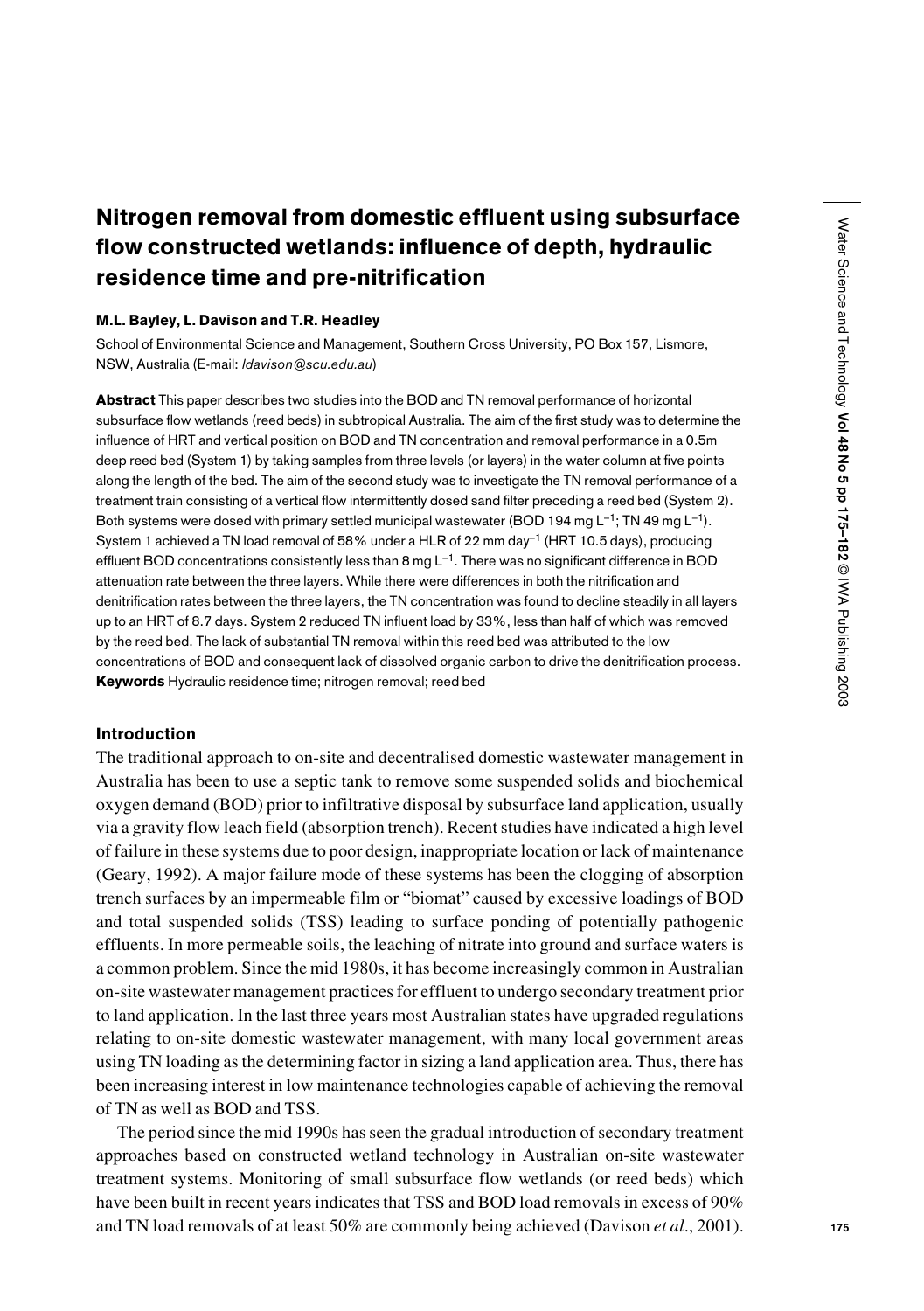To date, most of the investigations into wetland treatment performance have been based on input-output monitoring of in-situ domestic systems. In order to look more deeply into the dynamics of wetlands and other natural treatment devices a research facility was constructed in Lismore on the moist sub-tropical east coast of Australia. The facility contains two reed beds and a vertical flow intermittently dosed single pass sand filter. The facility was completed in September 2000, and monitoring commenced in March 2001.

This paper describes two studies conducted at the facility during June–July 2001. The aim of the first study was to determine the effect of HRT and depth on the concentration of BOD and TN in a small reed bed system. The aim of the second study was to assess the effect of pre-nitrification (using the intermittently dosed single pass sand filter) on the TN removal capacity of a second, small reed bed system.

# Methods

#### Experimental setup and sampling regime

The two reed bed systems are located at the research facility at the South Lismore Sewage Treatment Plant. System 1 is a single reed bed designed for intensive depth and length monitoring (Figure 1). System 2 consists of a hybrid treatment system incorporating a vertical flow intermittently dosed single pass sand filter preceding a reed bed (Figure 2). Both reed beds are identical in size and construction  $(5.5 \text{ m long} \times 1.6 \text{ m wide})$ , with water depth 0.50 m), and are planted with *Phragmites australis* in a 10 mm diameter gravel substrate encased in a 0.75 mm plastic liner.

System 1 was dosed with primary settled municipal wastewater at a Hydraulic Loading Rate (HLR) of 22 mm day<sup>-1</sup>, giving a theoretical HRT of 10.5 days. Five sampling wells consisting of three 20 mm diameter PVC pipes constructed to enable water extraction from the upper, middle and lower layers of the water column were placed at equal intervals between the inlet and outlet devices. The wells corresponded to theoretical residence times of 1.7. 3.5, 5.2, 6.9 and 8.7 days if plug flow through the bed is assumed. An additional assumption made is that there was minimal mixing between layers of the reed bed.

The sand filter in System 2 was dosed six times per day with primary settled municipal wastewater, at a total daily HLR of 100 mm day<sup>-1</sup>, resulting in a HLR to the reed bed of 67 mm day<sup>-1</sup>, corresponding to a HRT of 3.7 days. Three sampling wells along the length of the bed (corresponding to theoretical HRTs of 0.9, 1.8 and 2.8 days) were used to extract samples from the mid layer of the water column.

Water samples were taken from the inlet and outlet of all treatment devices and from the sampling points in both reed beds of Systems 1 and 2. Samples were collected once per week for 8 weeks, between the 21st June and the 9th of August 2001 (Southern Hemisphere autumn/winter).

#### Wastewater quality

TN, ammonium nitrogen  $(NH<sub>4</sub>-N)$ , and oxidized nitrogen  $(NOx-N)$  concentrations for all water samples were determined using Flow Injection Analysis on a Lachat QuickChem 8000 Automated Ion Analyser (in accordance with the Standard Methods for the

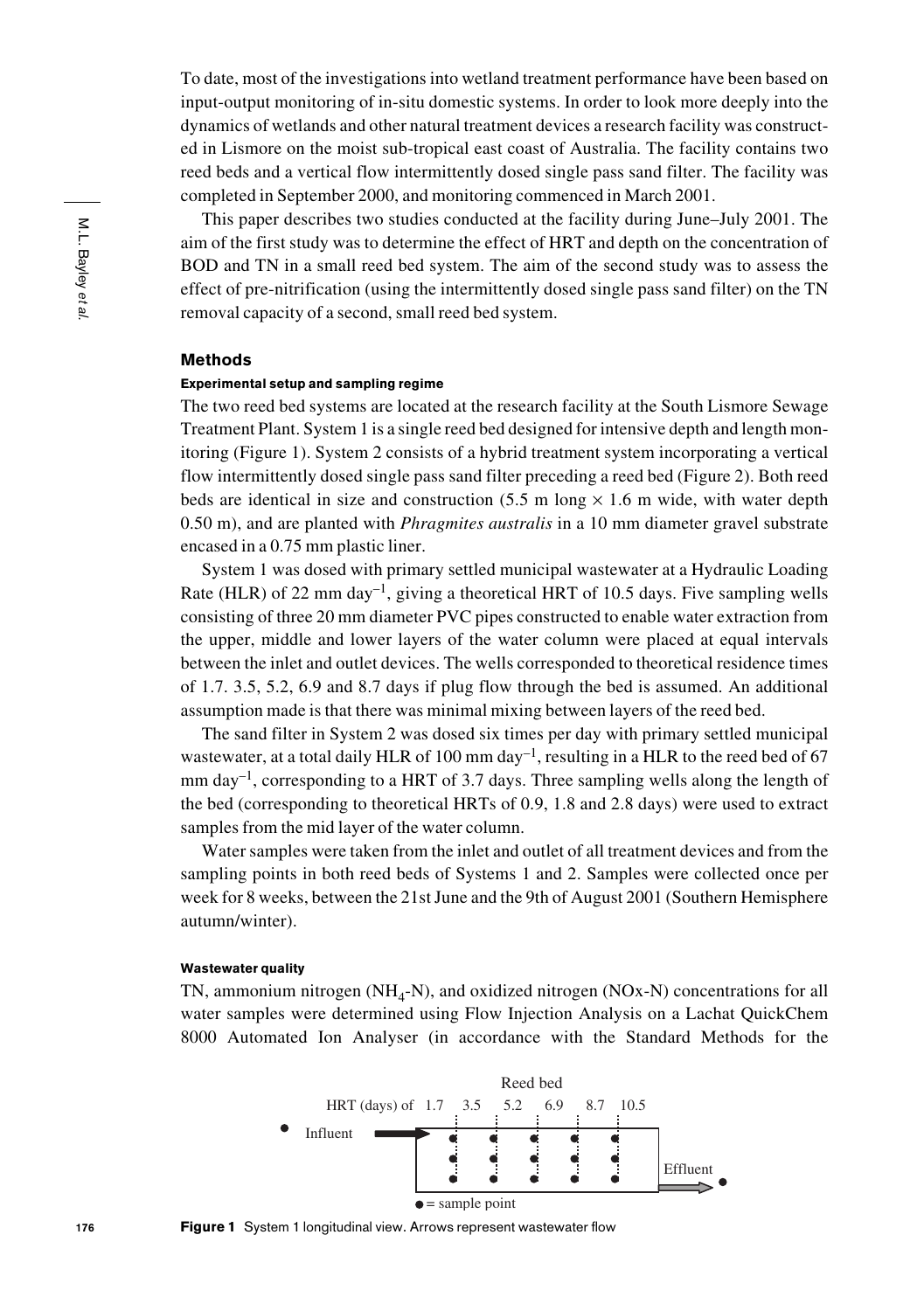

Figure 2 System 2 longitudinal view. Arrows represent wastewater flow

Examination of Water and Wastewater, 1995). Organic nitrogen (Org-N) and Total Kjeldahl Nitrogen (TKN) concentrations were determined using TN,  $NH<sub>4</sub>$ -N, and NOx-N concentration results derived from laboratory analysis. Eq. (1) was used to determine the organic N concentration, while Equation 2 was used to determine TKN concentration.

$$
Org-N=TN - (NOX-N + NH4-N)
$$
 (1)

 $TKN = TN - NO<sub>V</sub>-N$  (2)

A five day BOD analysis was performed on each sample, in accordance with the Standard Methods for the Examination of Water and Wastewater (1995). Redox Potential and pH readings were taken in the field at the time of wastewater collection, using a Hanna HI 8314 membrane pH meter.

## Results and discussion

## System 1 – reed bed intensive sampling

Table 1 contains redox potential readings obtained from each sample along the length of System 1. Redox potentials were positive throughout the reed bed, with all values increasing with HRT, with readings in the upper sampling layer consistently (but not significantly  $-p = 0.4$ ) higher than those in the middle and lower layers throughout the sampling period. After an HRT of 5.2 days, mean redox potentials in all layers had exceeded 100 mV. According to Kadlec and Knight (1996), nitrate reduction occurs within this zone via the micobial process of denitrification.

*Organic matter – BOD*. Table 1 displays BOD removal characteristics and mean BOD concentration at all sample points within System 1. Figure 3 displays BOD concentration along the length of the reed bed at the three sample layers. BOD removal occurred rapidly within the reed bed, with an 80% concentration decrease (154 mg  $L^{-1}$ ) occurring within the first 1.7 days. Removal occurred at somewhat slower rates thereafter, with secondary treatment (<20 mg L–1 according to the Australian and New Zealand Standard, 2000) achieved between 3.5 and 5.2 days. ANOVA showed that BOD concentration between sampling layers did not differ significantly ( $p = 0.4$ ), indicating that BOD removal was occurring at similar rates throughout the depth profile.

*Nitrogen removal.* Table 1 contains nitrogen removal characteristics as well as mean nitrogen species concentrations at all sample points within System 1. Figure 4 shows graphically the decline in TKN concentration with HRT in all three layers.

NH4 <sup>+</sup> volatilization within treatment wetlands can provide a removal pathway for nitrogen, however the reaction is pH dependent. Reddy and Patrick (1984) state that  $NH_4^+$ losses within flooded soils and sediments via volatilization are insignificant at a pH below 7.5, with significant losses not occurring at a pH below 8.0. As outlined in Table 1, the pH within System 1 ranged between 6.8 and 7.0, below the pH where substantial  $NH_4^+$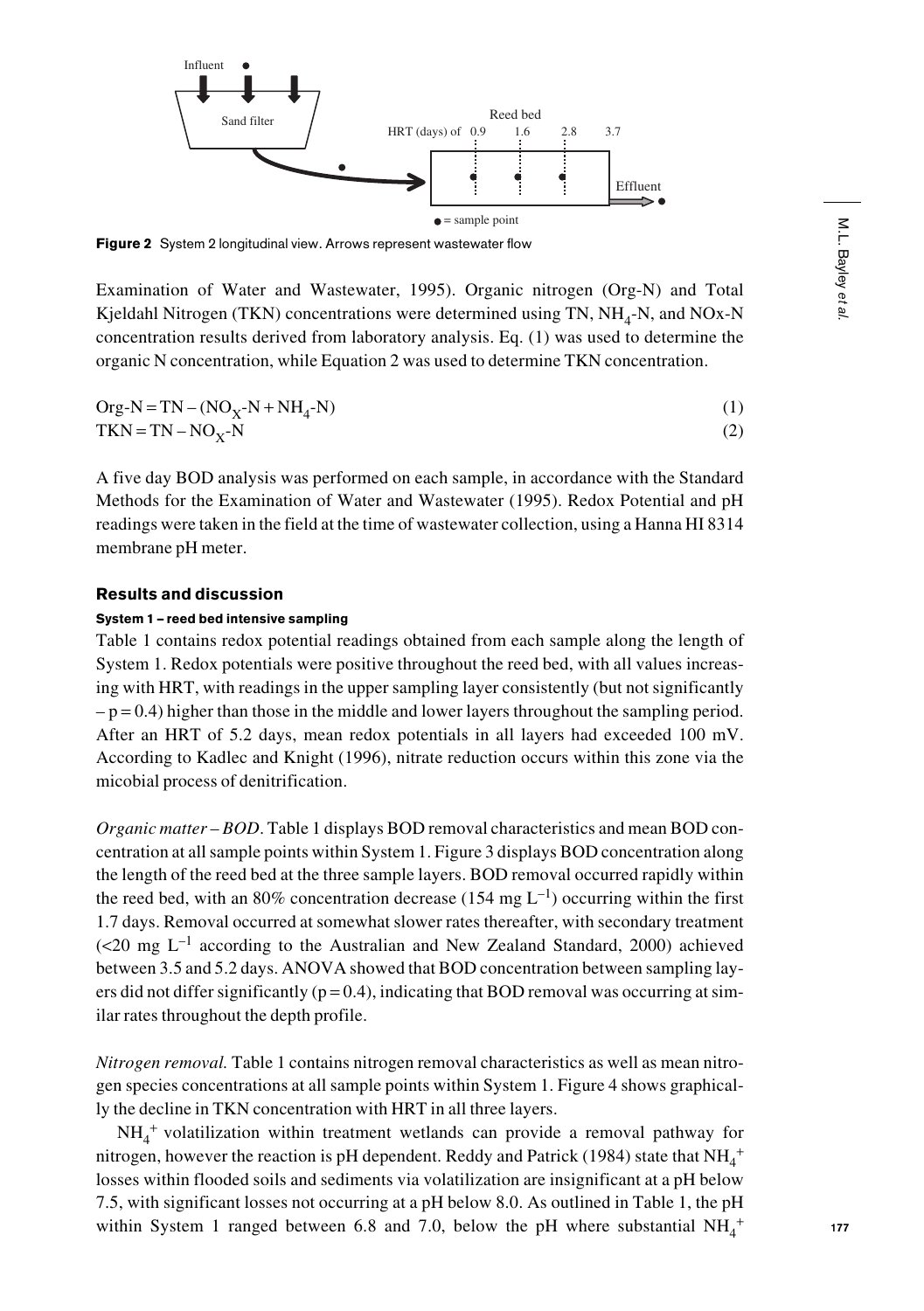Table 1 Water quality parameters and overall removal characteristics within the reed bed of System 1. All values displayed as concentrations (mg  $L^{-1}$ ) unless otherwise stated (n = 8)

|                    | Sample | (Inf.)                   |      | <b>Hydraulic Residence Time (days)</b> |      |      |      | (Eff.)                   | Removal              | Load    |
|--------------------|--------|--------------------------|------|----------------------------------------|------|------|------|--------------------------|----------------------|---------|
|                    | layer  | $\mathbf 0$              | 1.7  | 3.5                                    | 5.2  | 6.9  | 8.7  | 10.5                     | rate                 | removal |
|                    |        |                          |      |                                        |      |      |      |                          | $(g m^{-2}day^{-1})$ | (%)     |
| <b>BOD</b>         | Upper  | 193.6                    | 39.4 | 16.0                                   | 12.0 | 8.07 | 5.98 |                          |                      |         |
|                    | Middle |                          | 36.7 | 27.4                                   | 16.3 | 10.1 | 5.64 | -                        |                      |         |
|                    | Lower  |                          | 43.4 | 24.8                                   | 15.8 | 11.8 | 7.19 | 6.6                      | 4.13                 | 97      |
| Org-N              | Upper  | 8.0                      | 5.35 | 5.39                                   | 2.26 | 3.64 | 1.88 | -                        |                      |         |
|                    | Middle |                          | 4.63 | 4.11                                   | 1.73 | 2.08 | 2.66 | -                        |                      |         |
|                    | Lower  |                          | 4.96 | 4.87                                   | 2.38 | 3.26 | 2.45 | 2.22                     | 0.13                 | 74      |
| $NH4$ -N           | Upper  | 38.5                     | 34.7 | 26.5                                   | 24.4 | 19.4 | 13.8 | -                        |                      |         |
|                    | Middle |                          | 37.1 | 33.8                                   | 28.7 | 24.0 | 16.5 |                          |                      |         |
|                    | Lower  |                          | 36.8 | 33.6                                   | 29.5 | 23.9 | 19.4 | 15.8                     | 0.51                 | 60      |
| <b>TKN</b>         | Upper  | 46.5                     | 40.1 | 31.9                                   | 26.7 | 23.0 | 15.7 | -                        |                      |         |
|                    | Middle |                          | 41.7 | 37.9                                   | 30.5 | 26.1 | 19.2 | $\overline{\phantom{0}}$ |                      |         |
|                    | Lower  |                          | 41.8 | 38.5                                   | 31.9 | 27.1 | 21.9 | 18.0                     | 0.63                 | 81      |
| NO <sub>x</sub> -N | Upper  | 0.54                     | 1.57 | 3.93                                   | 5.61 | 7.61 | 2.50 | -                        | -                    |         |
|                    | Middle |                          | 0.10 | 0.66                                   | 1.51 | 1.99 | 0.94 | -                        |                      |         |
|                    | Lower  | $\overline{\phantom{0}}$ | 0.06 | 0.28                                   | 0.17 | 1.49 | 0.91 | 4.83                     | $\star$              | $\star$ |
| <b>TN</b>          | Upper  | 47.0                     | 41.7 | 35.8                                   | 32.3 | 30.6 | 18.2 | -                        | -                    |         |
|                    | Middle | -                        | 41.8 | 38.5                                   | 32.0 | 28.1 | 20.1 | $\overline{\phantom{0}}$ |                      |         |
|                    | Lower  | -                        | 41.8 | 38.8                                   | 32.0 | 28.6 | 22.8 | 23.0                     | 0.61                 | 58      |
| Redox              | Upper  | -                        | 28   | 71                                     | 144  | 225  | 255  |                          |                      |         |
| Potential          | Middle |                          | 18   | 33                                     | 113  | 201  | 246  | -                        | -                    |         |
| (mV)               | Lower  | -                        | 15   | 44                                     | 93   | 164  | 179  | -                        |                      |         |
| pH                 | Upper  | 6.8                      | 6.9  | 6.8                                    | 6.9  | 6.7  | 6.7  | 6.9                      |                      |         |
|                    | Middle |                          | 6.9  | 6.9                                    | 6.9  | 6.9  | 6.8  |                          |                      |         |
|                    | Lower  | -                        | 6.8  | 7.0                                    | 6.9  | 6.9  | 6.8  |                          |                      |         |

\*negative removal rate



Figure 3 BOD concentration versus HRT at upper, middle and lower water layers

volatilization occurs. Although  $NH_4^+$  can be removed from wastewater via a cation exchange adsorption reaction with organic sediments and substrate within a wetland system, Kadlec and Knight (1996) point out that removal via this pathway occurs only during the early stage of a wetland's life when adsorption sites are available. At the time of sampling, both reed beds under investigation were approximately 1 year old. Thus, TN removal via NH<sub>4</sub><sup>+</sup> adsorption was considered negligible. Therefore, nitrification can be assumed to be the main  $NH_4^+$  removal pathway.

Because volatilization and adsorption were most likely negligible contributors to the decline in TKN concentration with HRT, the slope of the TKN curves in Figure 4 can be used as an indicator of the rate of nitrification in System 1. Figure 4 shows that the nitrification rate was highest in the upper layer between 1.7 and 3.5 days when TKN concentration was declining at a rate of 4.8 mg  $L^{-1}$  day<sup>-1</sup>. This compares with the much lower nitrification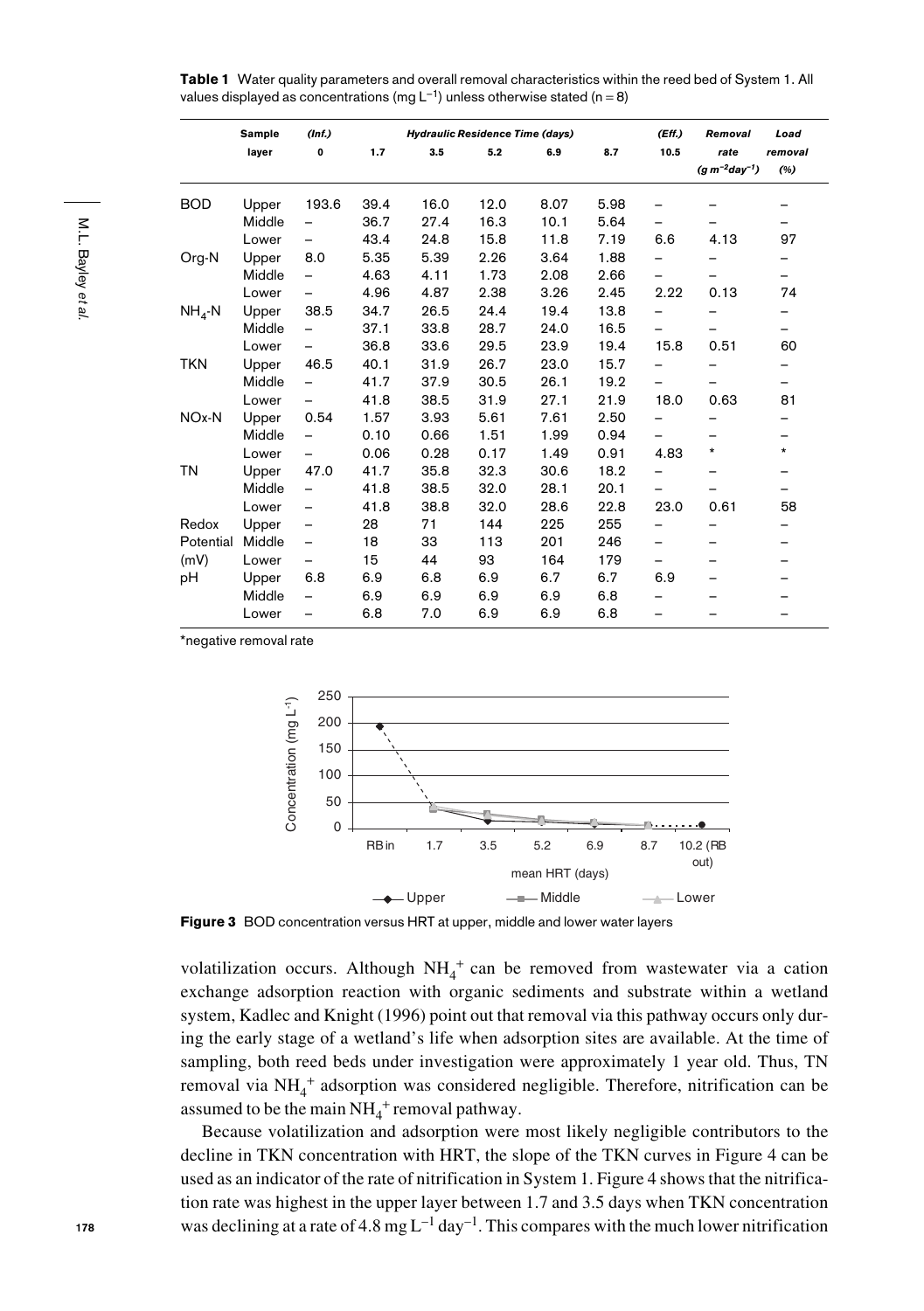

Figure 4 TKN concentration versus HRT at upper, middle and lower layers

rate of 2.3 mg  $L^{-1}$  day<sup>-1</sup> in the two lower layers at this HRT. In the interval from 3.5 to 8.7 days nitrification in the upper layer dropped to 3.2 mg  $L^{-1}$  day<sup>-1</sup> while in the middle and lower layers it increased to 3.7 and 3.6 mg  $L^{-1}$  day<sup>-1</sup> respectively.

The nitrification of TKN contributed to increased concentrations of NOx-N as displayed in Figure 5 which shows that, up to 6.9 days, NOx-N increased with HRT in all three layers, before decreasing. According to Kadlec and Knight (1996) the main NOx-N removal pathways available in wetlands are plant uptake and denitrification. Kadlec *et al*. (2000) state that yearly nitrogen plant uptake rates within reed beds generally range between 1,000 and 2,500 kg ha<sup>-1</sup> year<sup>-1</sup> (or 0.27 and 0.67 g m<sup>-2</sup> day<sup>-1</sup>). Table 1 shows that the overall TN removal rate in the reed bed was  $0.61 \text{ g m}^{-2}$  day<sup>-1</sup> indicating that both pathways were possibly playing a significant role in NOx-N removal. However, during the winter study period, plant growth, and hence nitrogen uptake, would be slow. Thus, in the period to 6.9 days the combined effect of these two removal processes is outpaced by the nitrification of TKN, causing a build up of NOx-N. This effect is most marked in the upper layer where the NOx-N concentration peaks at 7.6 mg  $L^{-1}$  as opposed to only 1.99 and 1.49 mg/L in the middle and lower layers respectively. This difference could be a result of (a); more efficient plant uptake in the middle and lower layers or (b); more efficient denitrification in the middle and lower layers or (c); the increased rate of nitrification in the upper layer between 1.7 and 3.5 days, noted above.

The data collected in this study do not permit analysis of nutrient removal by plant uptake; therefore no comment can be made on this factor. With respect to the possibility of differences in the denitrification rate between layers, Table 1 shows that the redox potential in all layers is within the range for effective denitrification. Also Figure 3 shows that BOD – and hence dissolved organic carbon (DOC) – concentrations vary little between layers. Therefore it is unlikely that there is any significant difference in denitrification rate between layers. It is probable then that the higher peak in NOx-N concentration in the upper layer is a result of the early increased rate of nitrification between 1.7 and 3.5 days.

At 6.9 days (Figure 5) NOx-N concentrations decreased within all layers. Reference to Figure 5 shows that nitrification of TKN was still proceeding at this HRT, therefore it is likely that an increase in NOx-N removal rate occurred at this point. This theory is supported by the fact that reed growth in the final quarter was more vigorous than in the initial three quarters of the bed. This increased growth (approximately corresponding to 6.9 days) could have had a five-fold effect on NOx-N removal. Firstly, a dense stand of reeds will improve nutrient removal through plant uptake. Secondly, there is some evidence that macrophytes may secrete root exudates rich in organic carbon (Brix 1997). Thirdly, the abundance of plant roots, particularly in the upper layer, would provide an organic carbon source as dead roots break down and decay. Fourthly, a healthy root system would also facilitate the establishment of a rich and productive community of microorganisms, such as the attached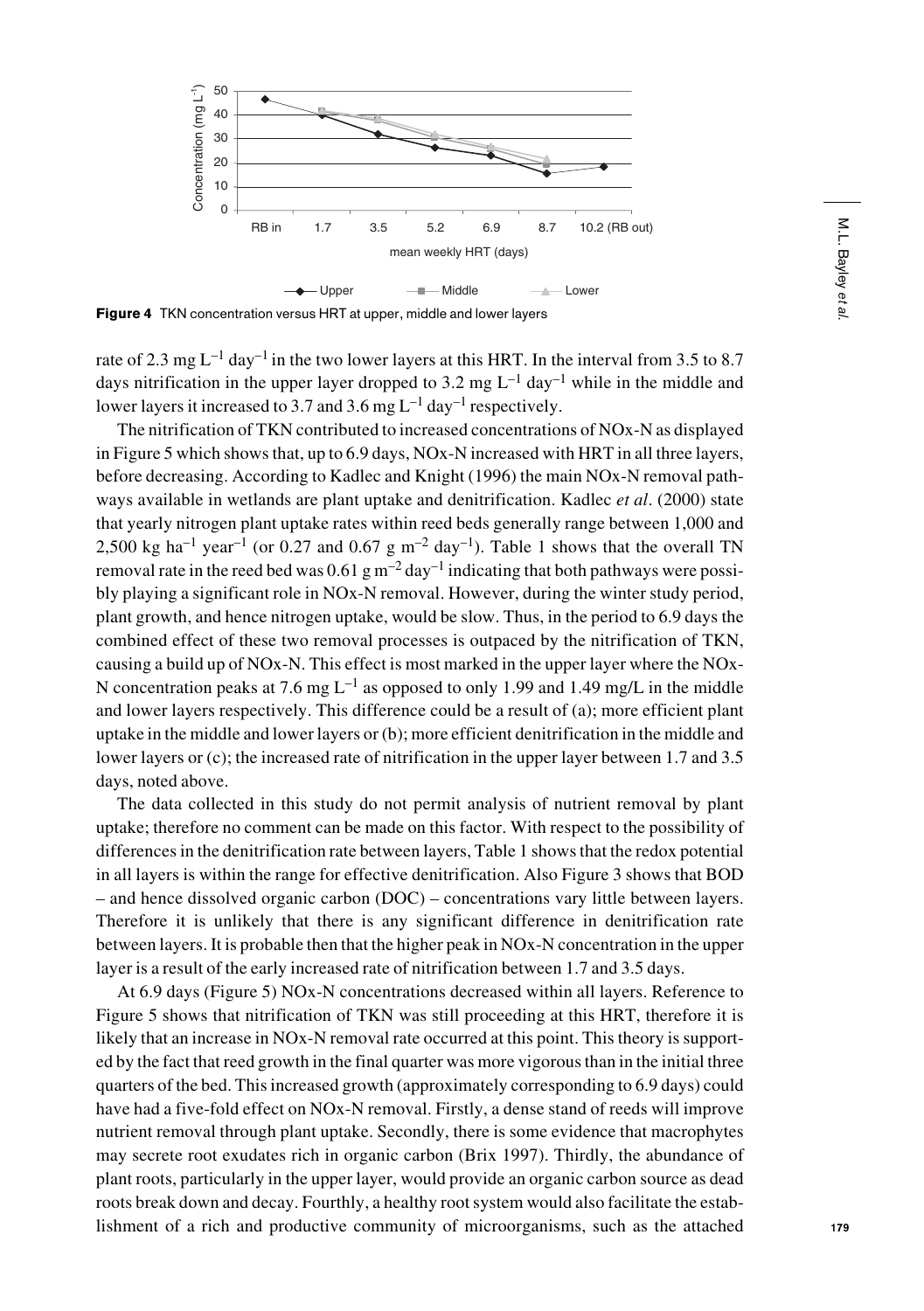

Figure 5 NOx-N concentration versus HRT at upper, middle and lower layers

growth denitrifiers. Finally, the above-ground biomass of *Phragmites australis* may supply organic carbon to the system through the breakdown and decay of dead leaf and stem material on the surface of the reed bed, eventually leaching through into the water column. The effect of the last four factors would be to increase the concentration of dissolved organic carbon, particularly in the upper layer, and enhance NOx-N removal via denitrification. This view is supported by Gersberg *et al*. (1983) and Headley *et al*. (2001) who both suggest that reed beds can internally produce organic carbon to fuel the denitrification process.

The above theory would have been supported by the detection of elevated BOD concentrations (reflecting increased DOC) towards the end of the bed. Although this was not the case it is possible that organic inputs from the above sources would probably be slight compared to the resolution of the BOD test. Furthermore, in the situation where a carbon limitation exists there becomes a denitrification related demand for organic carbon. Subsequently, any inputs of organic carbon would be rapidly consumed by denitrifying bacteria before being detected in the water samples collected.

#### System 2 – sand filter and reed bed hybrid treatment system

Table 2 and Table 3 display BOD and nitrogen species concentrations and removal charac-

|                      | <b>BOD</b> | <b>TKN</b> | NO <sub>x</sub> -N | ΤN | рH  | Redox<br>potential (mV) |  |
|----------------------|------------|------------|--------------------|----|-----|-------------------------|--|
| Sand filter influent | 186        | 48.1       | 0.0                | 48 | 6.8 |                         |  |
| Sand filter effluent | 3.8        | 12.2       | 28                 | 41 | 6.1 |                         |  |
| Reed bed influent    | 3.8        | 12.2       | 28                 | 41 | 6.1 |                         |  |
| Reed bed – 0.9 HRT   | 2.5        | 9.9        | 28                 | 38 | 6.4 | 208                     |  |
| Reed bed $-1.8$ HRT  | 1.8        | 11.0       | 29                 | 40 | 6.4 | 206                     |  |
| Reed bed $-2.8$ HRT  | 2.1        | 10.0       | 29                 | 39 | 6.4 | 201                     |  |
| Reed bed effluent    | 2.8        | 10.4       | 25                 | 36 | 6.3 |                         |  |

**Table 2** BOD and nitrogen species concentrations within System 2. All values in mg  $L^{-1}$ 

Table 3 BOD and nitrogen species removal characteristics of System 2

|                                                          | <b>BOD</b> | <b>TKN</b> | NOx-N    | ΤN   |
|----------------------------------------------------------|------------|------------|----------|------|
| Sand filter load reduction (%)                           | 98         | 78         | $^\star$ | 17   |
| Sand filter removal rate (q $m^{-2}$ day <sup>-1</sup> ) | 16         | 3.3        | $^\star$ | 0.75 |
| Reed bed load reduction (%)                              | 33         | 18         | 16       | 15   |
| Reed bed removal rate (g $m^{-2}$ day <sup>-1</sup> )    | 0.077      | 0.18       | 0.28     | 0.39 |
| System load reduction (%)                                | 98         | 81         | $\star$  | 33   |
| System removal rate $(q m^{-2} day^{-1})$                | 6.8        | 1.4        | $^\star$ | 0.60 |
|                                                          |            |            |          |      |

\* negative removal rate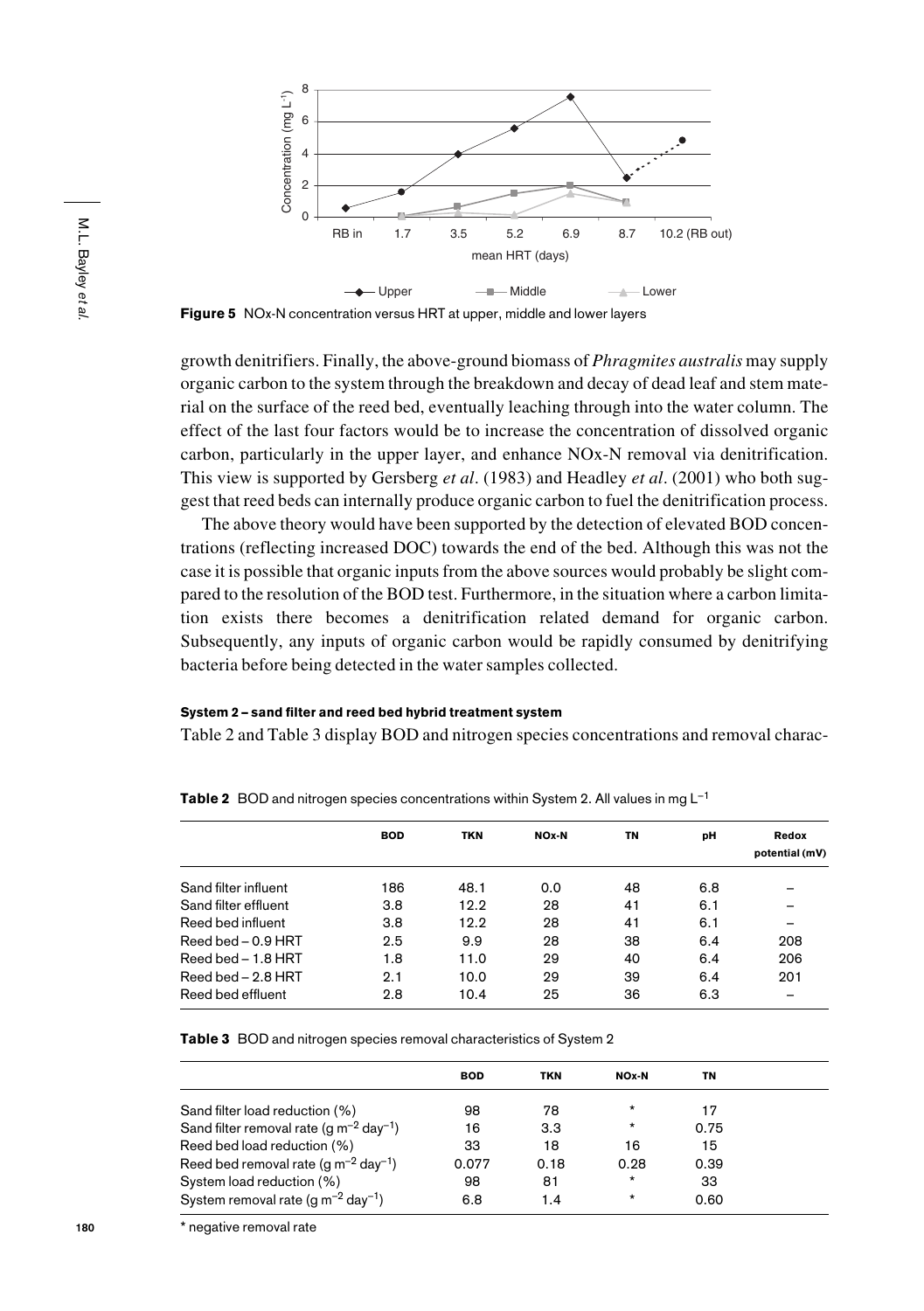teristics in System 2. Sand filter effluent (becoming reed bed influent) was characterised by a very low BOD concentration and a high NOx-N concentration. The mean load reduction of TN within the reed bed following the sand filter in System 2 averaged only 15% under the HRT of 3.7 days. This, combined with the TN removal achieved in the sand filter, gave an overall system TN load removal of approximately 33%.

As shown in Table 2, despite the added complexity of System 2 compared to System 1, very little TN was removed. Given that the redox potential throughout the reed bed in System 2 was consistently within the denitrification range of between  $+100$  and  $+300$  mV (Table 2) (Kadlec and Knight, 1996), the lack of substantial denitrification occurring within the reed bed was probably the result of a limited supply of carbon (as reflected by the low BOD concentrations). Given that 16% of the TN load entering the reed bed was removed throughout the sampling period, plant uptake and/or some degree of denitrification within the reed bed must have occurred. The internal supply of carbon through the death and decay of biomass communities within the reed bed could have possibly provided the carbon necessary for the limited denitrification that occurred.

## **Conclusions**

System 1 achieved an average BOD load removal of 97%, reducing average concentrations from 194 mg/L to 6.6 mg  $L^{-1}$ , with secondary treatment achieved in less than 5 days. Sampling within the upper, middle and lower layers in the reed bed showed that the BOD removal rate was independent of depth. System 1 achieved a TN load removal efficiency of 58%. TKN concentrations declined steadily with increased HRT in all layers, with removal rates highest in the upper layer during the first 3.5 days of residence due to a higher nitrification rate in that layer. NOx-N concentrations increased steadily with increased HRT in all layers, peaking at 6.9 days. Subsequent decline in NOx-N concentration was attributed to a combination of increased plant uptake and denitrification caused by passage through an area of particularly vigorous reed growth at the tail end of the bed. Total nitrogen concentration declined steadily within all layers up to 8.7 days before leveling off in the final 1.7 days. The relatively good pollutant removal in the bottom layer suggests that beds considerably deeper than the 0.5 m used in this trial may be worth experimenting with. System 2, consisting of a pre-nitrifying intermittently dosed sand filter feeding a horizontal flow reed bed, removed 33% of the average total nitrogen load. The sand filter effectively nitrified 78% of the TKN influent load and, in removing 98% of the BOD loading, reduced BOD to concentrations consistently below 5 mg  $L^{-1}$ . TN load removal efficiency of the reed bed was only 15%, at a rate of 0.39 g m<sup>-2</sup> day<sup>-1</sup> (36% lower than the 0.61 g m<sup>-2</sup> day<sup>-1</sup> of the reed bed in System 1). The low TN removal within the reed bed can be attributed to the lack of carbon within the system to fuel denitrification.

# Acknowledgements

The authors wish to acknowledge the NSW Department of Local Government, which was the primary funder for the research under its Septic Safe Enhancement and Research Program.

#### References

AS/NZS 1547:2000 (2000). *On-site Domestic Wastewater Management*. Standards Australia.

- Brix, H. (1997). Do Macrophytes Play a Role in Constructed Treatment Wetlands? *Wat. Sci. Tech.*, **35**(5), 11–17.
- Burgoon, P.S. (2001). Denitrification in Free Water Surface Wetlands Receiving Carbon Supplements. *Wat. Sci. Tech.*, **44**(11/12), 163–169.
- Converse, J.C. and Tyler, E.J. (1994). Renovating Failing Septic Tank-Soil Absorption Systems Using Aerated Pretreated Effluent. In: *On-Site Wastewater Treatment – Proceedings of the 7th International*